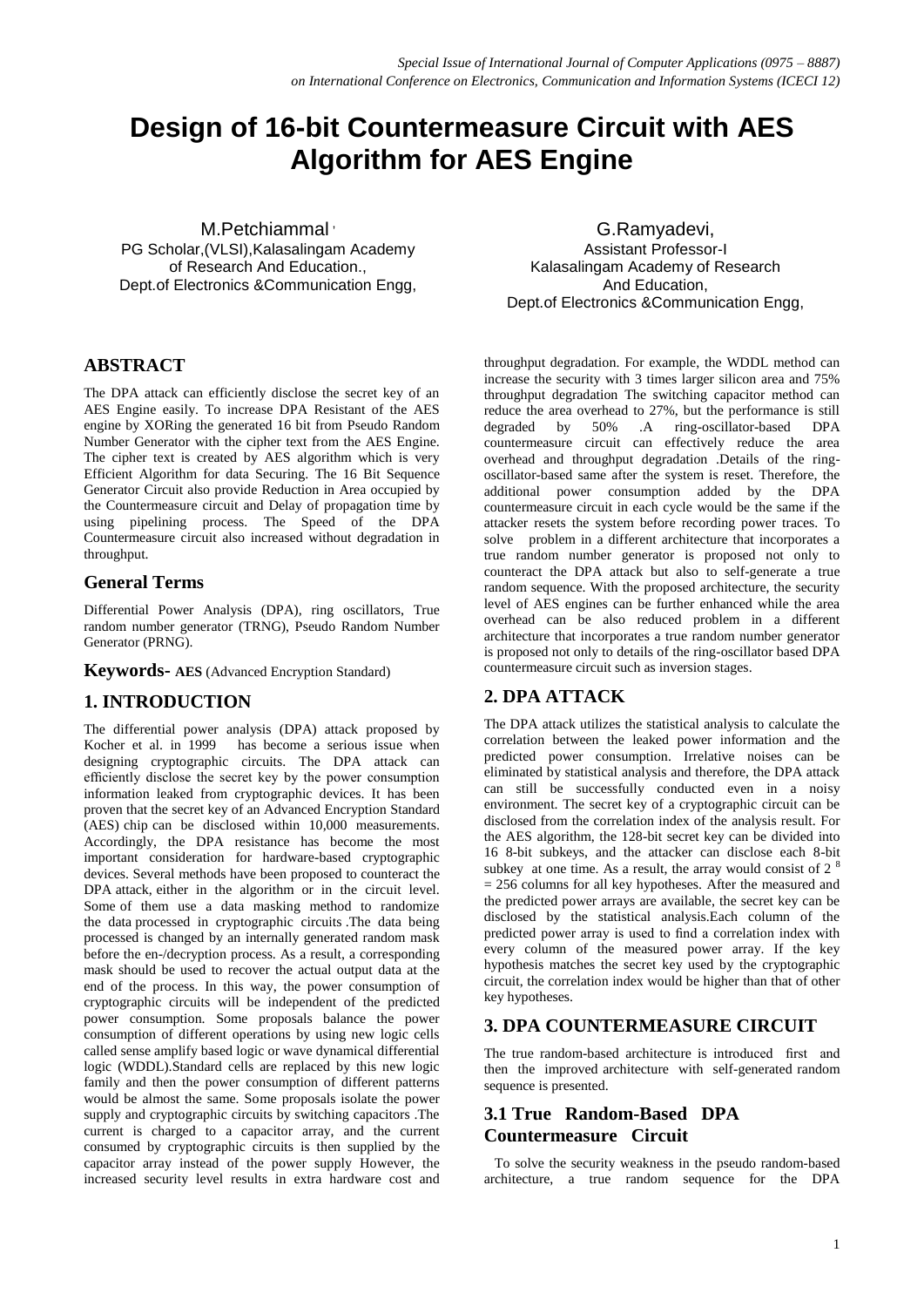countermeasure circuit is required. However, most true random number generators are analog circuits with much higher power consumption. Goli proposed a digital method to generate random data by using ring oscillators in Fibonacci and Galois configurations .The Fibonacci and the Galois ring oscillator consists of a series of inverters connected with feedback polynomial. The proposed architecture incorporates a true random number generator into the DPA countermeasure circuit to resist the DPA attack and the reset problem mentioned earlier. The combination combination of two FiROs and two GaROs is used as the random source to generate one **random sequence. In order to generate eight independent random bits for each databyte, a** total of 32 ring oscillators (including Fibonacci and Galois ring oscillators) are required in the DPA countermeasure circuit. These sixteen random sources are sampled by flip-flops for further post processing input is obtained by XORing one data byte with arandom mask, and 16 ring oscillators are directly controlled by this16-bit input. The random mask can be After postprocessing, these 16 random bits are XORed with data bytes from the cryptographic circuit to dynamically enable oscillators in the FiRO and GaRO. The FiRO and GaRO now work not only as random sources into generate random data but also as the digitally controlled ring oscillators in to counteract the DPA attack. The FiRO will not have a fixed point if and only if  $f(x) = (1 + x)h(x)$  and  $h(1) = 1$ , where  $f(x)$  is the polynomial presentation of the feedback configuration for FiRO, and  $h(x)$  is a primitive polynomial. Note that a fixed point is a state that the output vector of inverters is an alternating string of 1 and  $0$  ( {  $01010 \cdot \cdot \cdot$  } or {  $10101 \cdot \cdot \cdot$  } ). Since each random source is from the combination of four different ring oscillators, at least four different h(x) are required. To have four different forms of  $h(x)$ , the minimum degree of  $f(x)$  for the FiRO is 6. Similarly, the condition for the GaRO, having no fixed point, is  $f(1) = 0$ , and the degree of  $f(x)$ must be odd Again, in order to have four different configurations, the minimum degree of  $f(x)$  for GaROs must be 7.The post processing circuits are composed of LFSRs with different initial seeds. The purpose of the postprocessing circuit. is to remove the bias of the random source. In each postprocessing circuit, the feedback value is XORed with that from the random source. In this way, even the postprocessing circuit starts from a deterministic state after the system is reset, the generated random



**Fig. 1 Architecture of the DPA countermeasure circuit with self-generatedtrue random sequence.**

random sequence would not be the same because the random source is added into the feedback of the LFSR. The means show that the random sequence would be VDD/2, and the standard deviations. The countermeasure circuit consists of12 ring oscillators, each of which can be enabled or disabled in-dependently. When a ring oscillator is generated by an internally designed random number generator, whose randomness dominates the DPA resistance of our proposed countermeasure circuit.The remaining four oscillators are controlled by pairsof these 16 inputs.The postprocessing circuits are composed of LFSRs with different initial seeds. The purpose of the postprocessing circuit is to remove the bias of the random source. In each postprocessing circuit, the feedback value is XORed with that from the random source. In this way, even the postprocessing circuit starts from a deterministic state after the system is reset, the generated random sequence to remove the bias of the random source. In each postprocessing circuit, the feedback value is XORed with that from the random source. In this way, even the postprocessing circuit starts from a deterministic state after the system is reset, the generated random sequence sequences generated with the proposed architecture, although the standard deviations are zero in the first few cycles, which means the generated bits in these cycles would be always the same after the system is reset.

### *3.2 .AES Algorithm*

 A symmetric block cipher that can process data blocks of 128 bits, using cipher keys with lengths of 128, 192, and 256 bits. The input and output for the AES algorithm each consist of sequences of 128 bits (digits with values of 0 or 1). The Cipher is described in the pseudo code in The individualtransformations,SubBytes,ShiftRows,MixColumns,a nd AddRoundKey.

#### **1.Encryption**

#### **1. 1 SubBytes Transformation**

The SubBytes transformation is a non-linear byte substitution that operates independently on each byte of the State using a substitution table (S-box).

#### **1.2 ShiftRows Transformation**

ShiftRows transformation, the bytes in the last three rows of the State are cyclically shifted over different numbers of bytes.

#### **1.3 MixColumns Transformation**

The MixColumns transformation operates on the State column-by-column, treating each column as a four-term polynomial. The columns are considered as polynomials.

#### **1.4AddRoundKeyTransformation**



**Fig.3 .AES algorithm**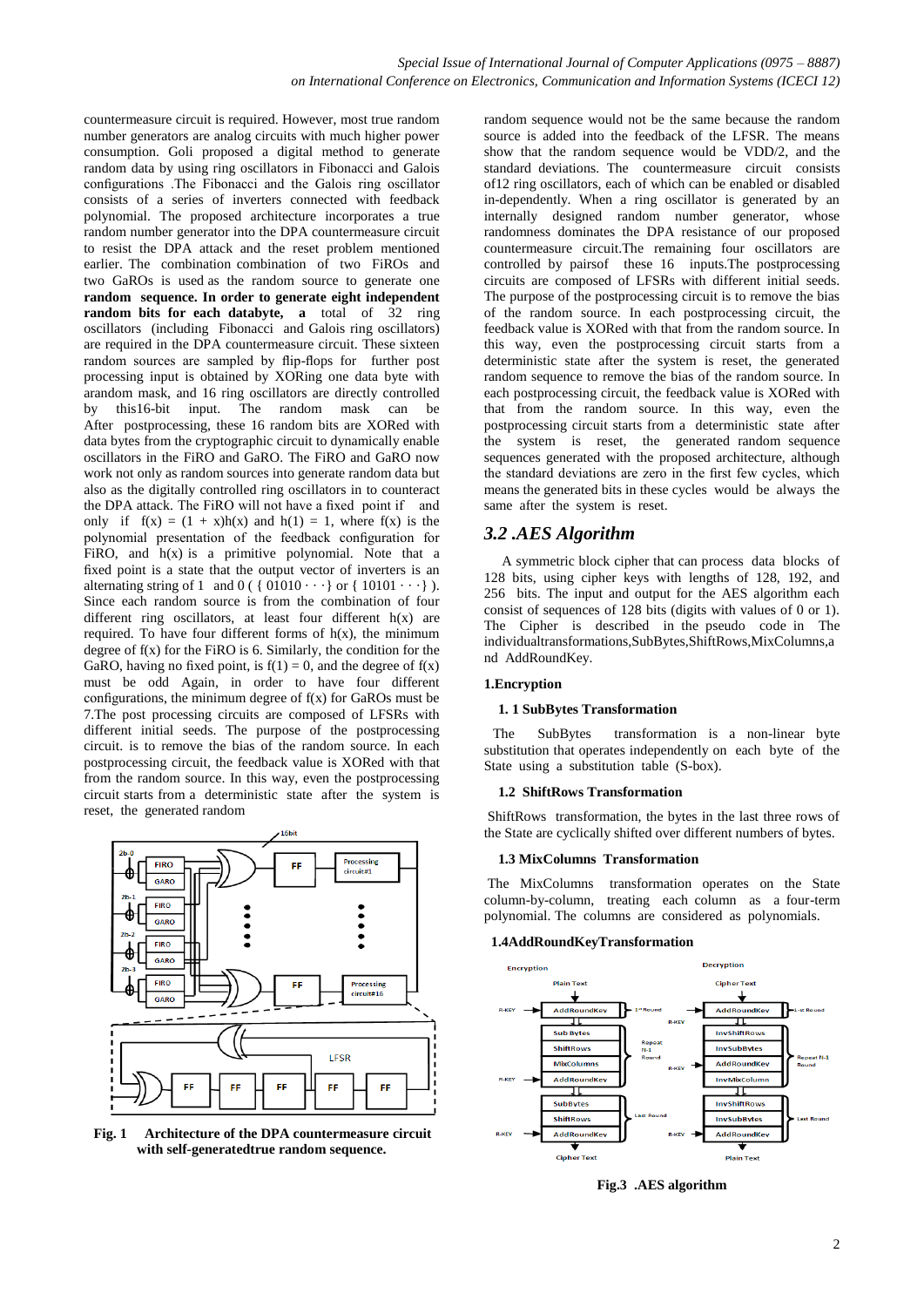AddRoundKey transformation, a Round Key is added to the State by a simple bitwise XOR operation.enabled, it will consume additional power to change the power consumption characteristic. An16-bit sequence

#### **2.Decryption**

#### **2.1 InvShiftRows Transformation**

 InvShiftRow) is the inverse of the ShiftRows transformation. The bytes in the last three rows of the State are cyclically shifted over different numbers of bytes (offsets). The first row, $r = 0$ , is not shifted.

#### **2.2 InvSubBytes Transformation**

 InvSubBytes is the inverse of the byte substitution transformation, in which the inverse S-box is applied to each byte of the State.

#### **2.3 AddRoundKey Transformation**

AddRoundKey transformation, a Round Key is added to the State by a simple bitwise XOR operation.

#### **2.4 InvMixColumns Transformation**

 InvMixColumns is to he inverse of the MixColumns transformation. InvMixColumns operates. on the State columnby-column, treating each column as a four term polynomial.

#### *4.The Subpipelined Architecture*

 Three architectural optimization approaches can be used to speed up the AES algorithm in non-feedback modes by duplicating hardware for implementing each round, which is also called round unit. These architectures are based on pipelining, subpipelining and loop-unrolling. The pipelined architecture is realized by inserting rows of registers between each round unit. Similar to the pipelining, subpipelining also inserts rows of registers among combinational logic, but registers are inserted both between and inside each round unit. In pipelining and subpipelining, multiple blocks of data are processed simultaneously. Comparatively, loop unrolled or unfolded architectures can process only one block of data at a time, but multiple rounds are processed in each clock cycle. Among these architectural optimization approaches



**Fig.3 The architecture of subpipelining.**

Comparatively, loop unrolled or unfolded architectures can process only one block of data at a time, but multiple rounds are processed in each clock cycle. Among these architectural optimization approaches, subpipelining can achieve maximum speedup and optimum speed/area ratio in non-feedback modes. However, dividing each round unit into arbitrary number of substages does not always bring speedup. Since the minimum clock period is determined by the indivisible component with the longest delay, dividing the rest of the round unit into more substages with shorter delay does not reduce the minimum clock period. Although more blocks of data are being processed simultaneously, the average number of clock cycles to process one block of data does not change. Therefore, the overall speed does not improve despite increased area caused by the additional registers. In a LUT-based implementation, it can be observed that nearly half the delay of a round unit is attributed to the LUTs, and thus, each round unit can be divided into only two substages to achieve some speedup without wasting any area. On the contrary, the longest unbreakable delay in the non-LUT-based approaches is the delay of individual logic gates. Accordingly, each round unit can be divided into multiple substages with approximately equal delay. LFSR is a linear feedback shift register used to generate various bit Except all zerovalues.LFSR is good for pseudo random number generator.If the reset is enable the input is stored as output at the register where else the variety of bit pattern can be generated.The initial value of the LFSRis called as seed value because the operation of the register is deterministic, the stream of values produced by the register is completely determined by its current (or previous) state.. A **linear feedback shift register** (LFSR) is a shift register whose input bit is a linear function of its previous state. The most commonly used linear function of single bits is XOR. Thus, an LFSR is most often a shift register whose input bit is driven by the exclusive-or (XOR) of some bits of the overall shift register value. In the Galois configuration, when the system is clocked, bits that are not taps are shifted one position to the right unchanged. The taps, on the other hand, are XOR'd with the output bit before they are stored in the next position. The new output bit is the next input bit. The effect of this is that when the output bit is zero all the bits in the register shift to the right unchanged, and the input bit becomes zero. When the output bit is one, the bits in the tap positions all flip (if they are 0, they become 1, and if they are 1, they become 0), and then the entire register is shifted to the right and the input bit becomes 1. To generate the same output stream, the order of the taps is the *counterpart* (see above) of the order for the conventional LFSR, otherwise the stream will be in reverse. Note that the internal state of the LFSR is not necessarily the same. Galois LFSRs do not concatenate every tap to produce the new input (the XOR'ing is done within the LFSR and no XOR gates are run in serial, therefore the propagation times are reduced to that of one XOR rather than a whole chain), thus it is possible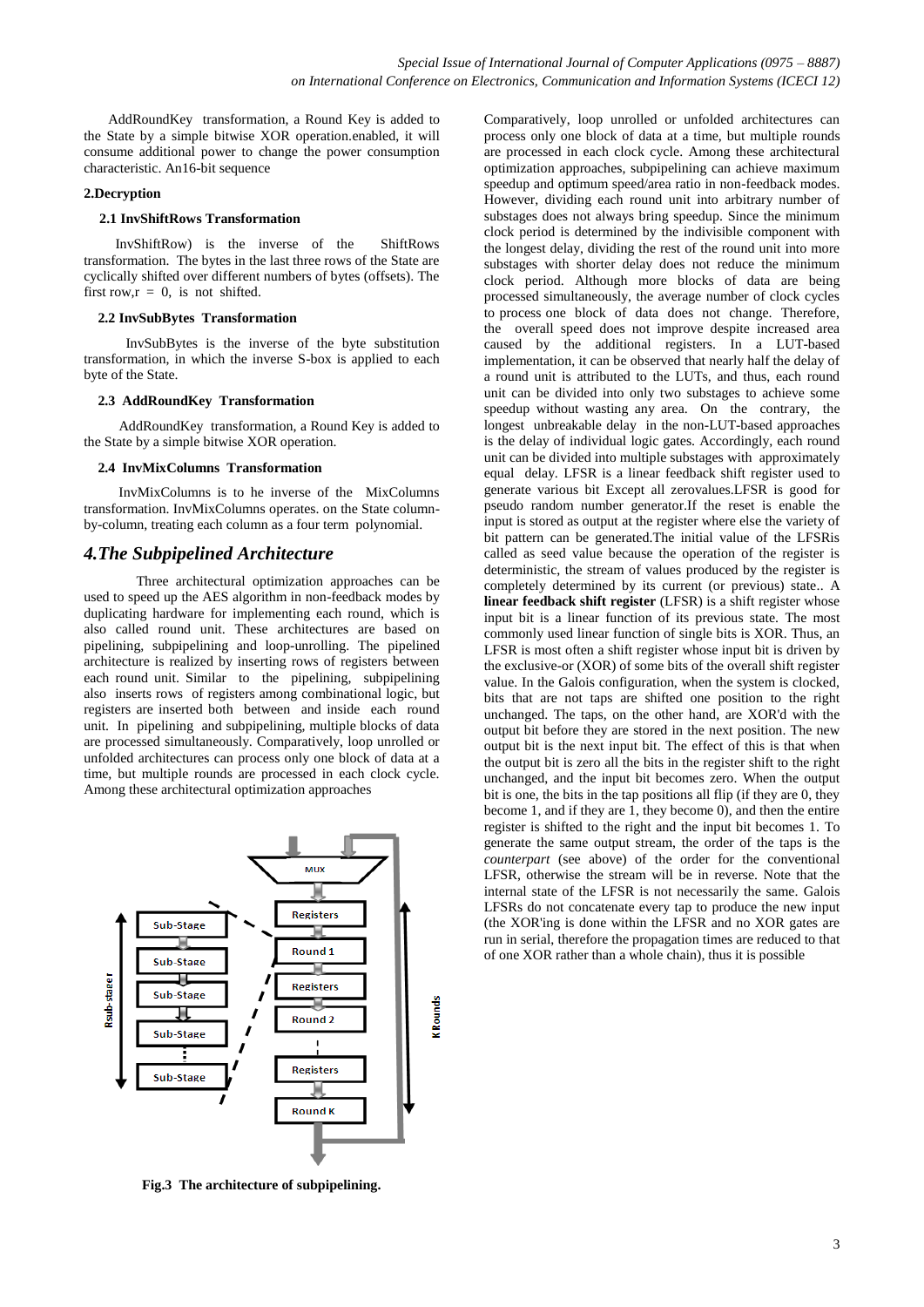*Special Issue of International Journal of Computer Applications (0975 – 8887) on International Conference on Electronics, Communication and Information Systems (ICECI 12)*



**Fig.4 Simulation Result of LFSR**

for each tap to be computed in parallel, increasing the speed of execution.In a software implementation of an LFSR, the Galois form is more efficient as the XOR operations can be implemented a word at a time: only the output bit must be examined individually.The taps are XOR'd sequentially with the output bit and then fed back into the leftmost bit. The sequence of bits in the rightmost position is called the output stream. The bits in the LFSR state which influence the input are called *taps.*



**Fig.5 Simulation Result of FIRO**

for each tap to be computed in parallel, increasing the speed of execution.In a software implementation of an LFSR, the Galois form is more efficient as the XOR operations can be implemented a word at a time: only the output bit must be examined individually.The taps are XOR'd sequentially with the output bit and then fed back into the leftmost bit. The sequence of bits in the rightmost position is called the output stream. The bits in the LFSR state which influence the input are called *taps.*



**Fig.6 Simulation Result of GARO**

### **5. ACKNOWLEDGMENTS**

Our thanks to the experts Ms.G.Ramyadevi have contributed towards development of the template

# **Table .I**

**Key- Block Round Combinations**

|                | Key<br>$length(N_k)$ | <b>Block</b><br>Size(N <sub>b</sub> ) | Number of<br>Rounds(Nr) |
|----------------|----------------------|---------------------------------------|-------------------------|
| <b>AES-128</b> |                      |                                       | 10                      |
| <b>AES-192</b> |                      |                                       | 12                      |
| <b>AES-256</b> |                      |                                       | 14                      |

### **6. CONCLUSION**

There is currently no evidence that AES has any weaknesses making any attack other than exhaustive search, i.e. brute force, possible. Even AES-128 offers a sufficiently large number of possible keys, making an exhaustive search impractical for many decades, provided no technological breakthrough causes the computational power available to increase dramatically and that theoretical research does not find a short cut to bypass the need for exhaustive search.. The DPA attack utilizing the statistical analysis can efficiently disclose secret keys of cryptographic devices. Although the pseudo random-based method has the advantage of easy implementation, the DPA resistance is largely reduced if the system is reset before recording the power trace Accordingly, a true random-based architecture utilizing ring oscillators is proposed to resolve the reset problem by the self-generated true random sequence. The major contribution is that the security level of an AES engine can be improved by the proposed DPA countermeasure circuit. In addition, another minor improvement is that the area overhead can be reduced due to hardware sharing of ring oscillators for generating random power and random sources.